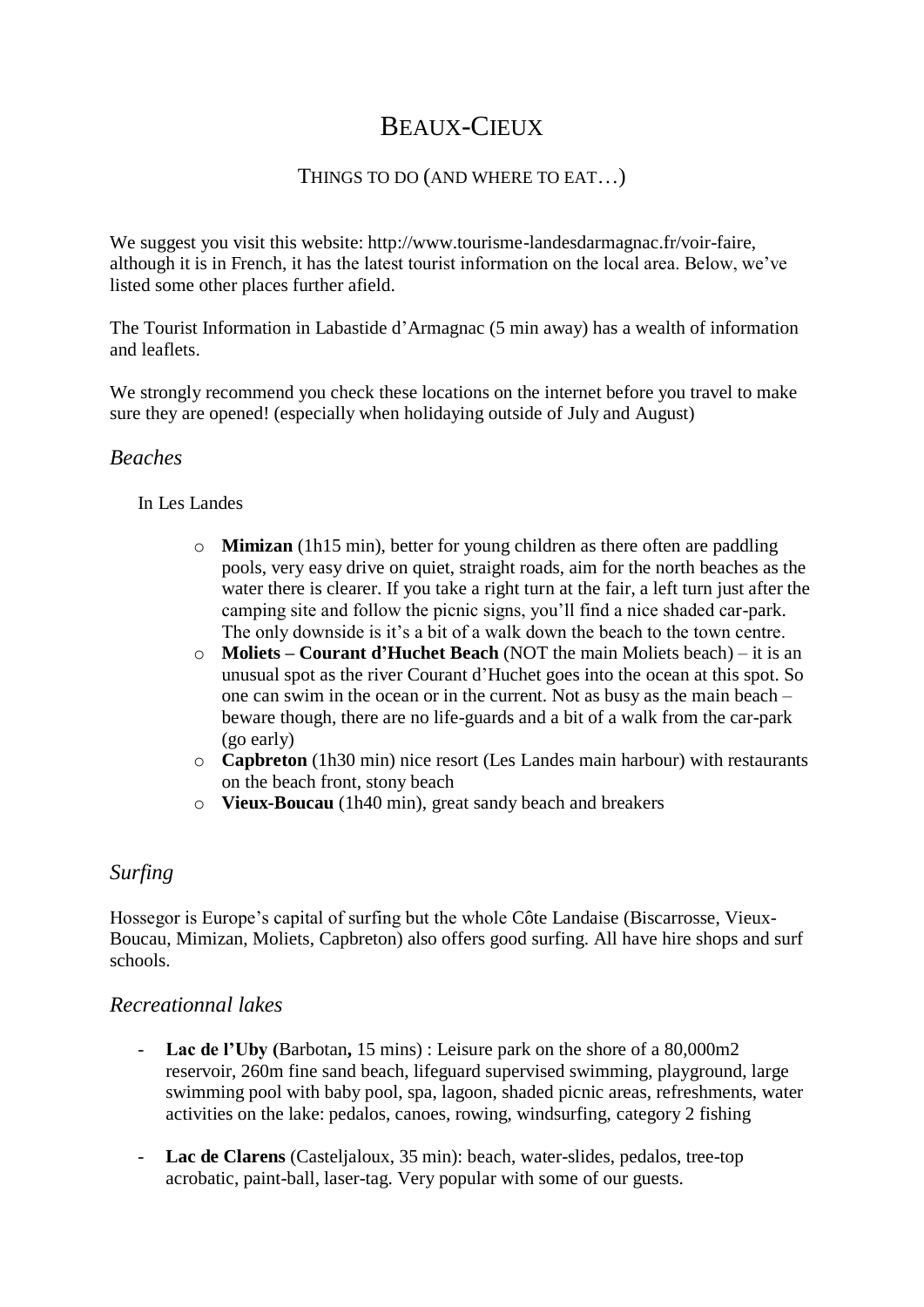- **Montreal** (30 mins) : Leisure park with 250,000m2 reservoir. Lifeguard supervised swimming, 130 metres fine sand beach. Refreshments, water toboggan, pontoon, pingpong, volleyball, picnic areas.
- Base de loisirs de Testarrouman, Pissos (1h10), also archery, horse-riding, canoeing, top-tree acrobatics and cycling in the Parc Regional des Landes
- **Lac d'Arjuzanx** (1h10): the site is natural reserve with a small but nice beach, also pedalos and a walk around the lake.
- **Lake beaches** on the Atlantic Coast: The barrier of Dunes along the Atlantic coast has given birth to a series of lakes (*étangs*) linked together by rivers known as *Courrant*. They offer a safe alternative to the ocean, perfect for toddlers, with the added comfort of shady picnic areas. We recommend lakes of Cazaux & Sanguinet (Navarosse) or Parentis & Biscarrosse (both lakes near Biscarrosse), Léon or Soustons. These lakes are ideal locations for sailing and wind-surfing.

### *Canoeing*

- **Lac de l'Uby**, Barbotan (8 km)
- River : **Roquefort** (20 km)
- **Base Nautique de Testarrouman**
- A bit further, in the **Parc Regional des Landes**, you can enjoy trips on the river Leyre. There are canoe centres 1h away in Trensacq, Commensacq, Pissos, Moustey, Saugnac-et-Muret and Belin-Beliet.
- **Lac de Léon**: From the lake in Léon, you can even canoe along the serene and shady Courant d'Huchet, which is a natural reserve (one of our favourites)
- Going towards Bazas, in Bernos-Beaulac, you can canoe on the **Ciron** through the Sauternes region.

#### *Horse riding* (see leaflets)

- **Betbezer** (5 min): ferme de l'Hestoc (advisable to book)
- **Barbotan**: lake (15 min): advisable to book
- **Gabarret** (10 min): "Etrier Gabardan" has a covered manège (English spoken)
- **Parc Regional des Landes**: If you fancy riding through the Parc, there are centres 1h away in Trensacq (www2.kitest.com, tel: 05 58 07 05 98), Pissos Also available, trips in carriages in Moustey and Luglon

| Water park * | Atlantic Parc: Seignosse (Hossegor 1h30-1h45) |
|--------------|-----------------------------------------------|
|              | Aqualand, Arcachon (2hrs)                     |

*Amusement Park \** Walibi, Agen (1h10)

*Karting\** Circuit Kart Drive, Mont-de-Marsan (30 mins) Outdoor track Loisir Karting 47, Agen (1h20): Impressive karting track, but also bouncy castle, quad circuit, electric car circuit and paint ball.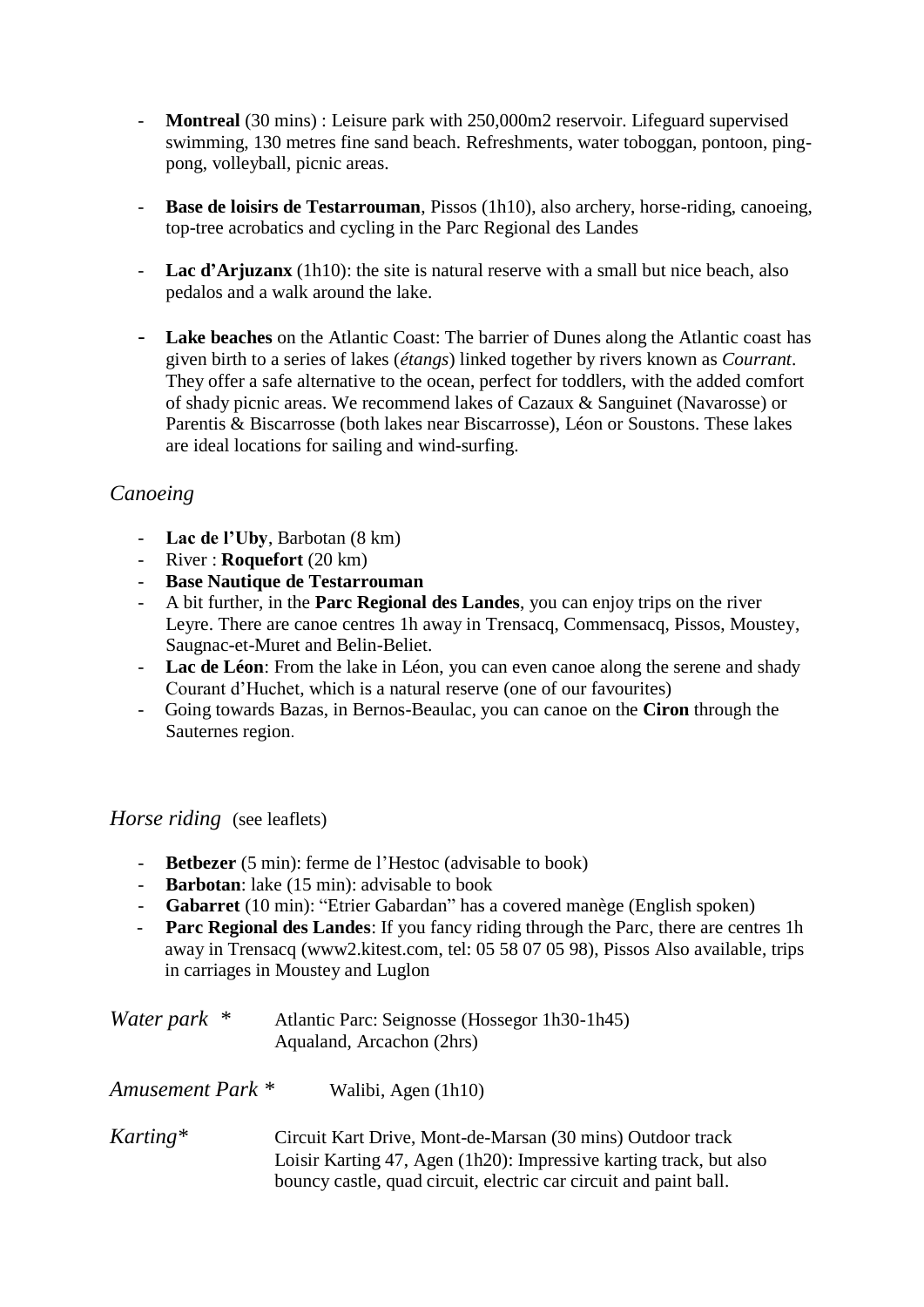#### *Accrobranche - tree-top acrobatic*

- News aventures, St Pierre du Mont (40 mins)
- Base de loisirs de Testarrouman, Pissos (1h10)
- Adrenaline Parc, Moliets (1h30 1h45)
- Adventure Parc: Biscarosse (1h30- 1h45)

### *Fishing*

- Lac de L'Uby, Barbotan (15 mins) category 2 fishing.
- Lac de Clarens, Casteljaloux (35 min)

*Cycling* (we have a couple of bikes for your use at the house)

- Closest Cycle Hire: Lac de l'Uby, Barbotan (15 mins)
- Within a few minutes of the house you'll find the **Voie Verte**, a dedicated 52km cycle path following the old railway line between Mont-de-Marsan and Gabarret, via the thermal town of Barbotan-Les-Thermes. On the way you'll find little scenes and signs telling the history of the sites. Between Mont-de-Marsan et Arthez, the Voie Verte is tarmaced and ideal for rollers.
- A bit further, in the Parc Regional des Landes, you can hire bikes and enjoy a ride in the shade of the pine trees, with plenty of interesting features, traditional villages, remote Hospitalier churches on the Santiago de Compostella pilgrim route, healing springs... there are hire centres in Pissos (1h10), Saugnac-et-Muret (1h20) and Belin-Beliet (1h30).

### *Walking*

- There are many footpaths in the area, one going right past the house, but you might be tempted to follow the path of the pilgrims on their way to Compostelle. The house is situated half-way between the Via Podiensis (Chemin du Puy), past Montreal, and the Via Lemovicencis (Chemin de Vézelais), past Roquefort. You can take your pick.
- In the Parc Regional des Landes, you can enjoy many shady walks in the forest. We recommend one leaving from Saugnac past mills, a healing spring and an ancient chapel.

# *Mini-Golf*

Gabarret (10 mins): Mini Golf 18-hole, open to all public afternoons and evenings - Tél. 05 58 44 31 67

### *Golf*

- Golf de Mont-de-Marsan (25 mins) Pessourdat, 40090 Saint-Avit
- Golf de guinlet (35 mins) 1, Rue Félix Soulès, 32800 Eauze
- Golf D'albret (45 mins) Le Pusocq, 47230 Barbaste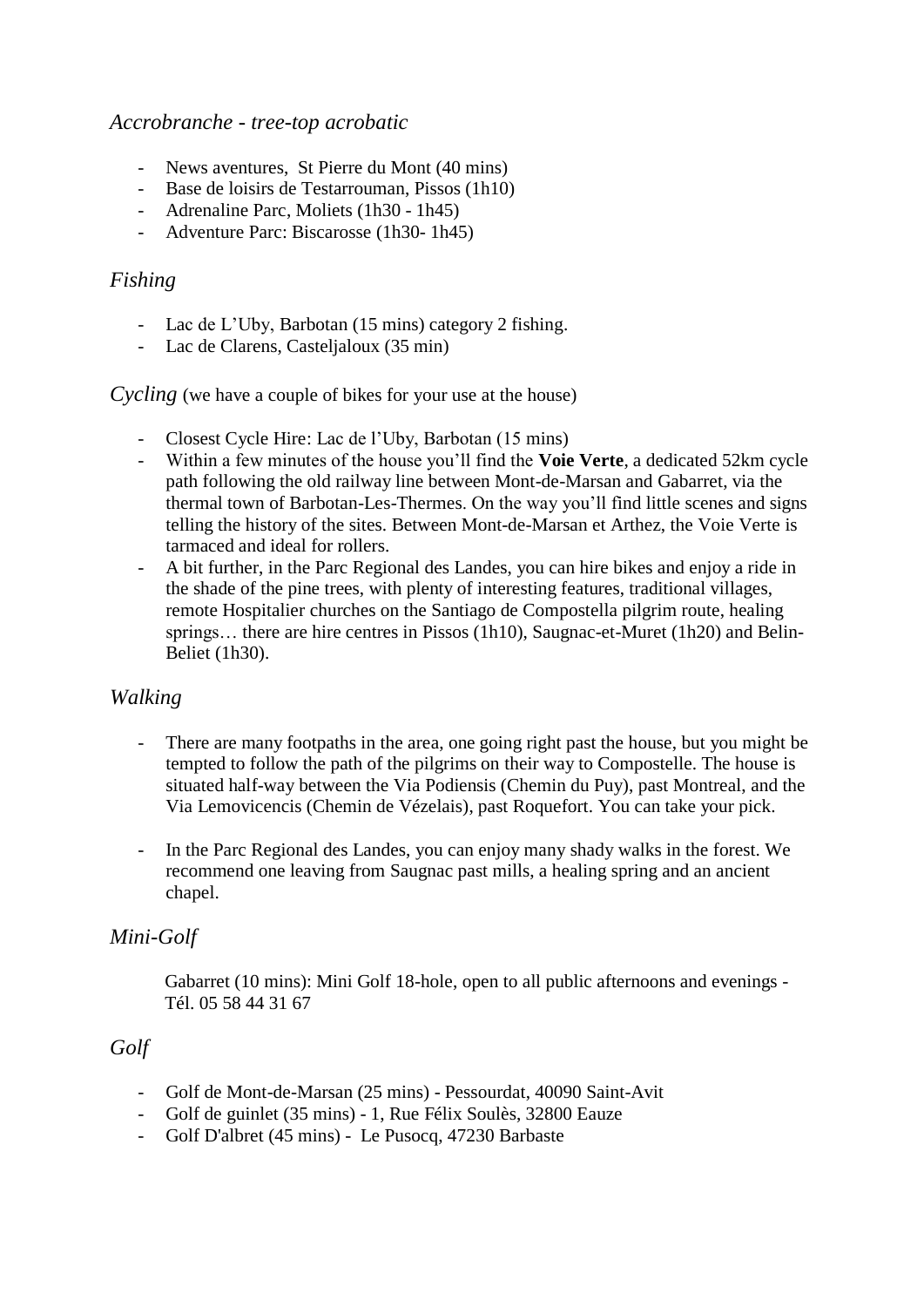For keen golfers, try the Moliets golf course (www.golfmoliets.com), where the French team trains, or Pau (www.paugolfclub.com), the oldest course on the continent dating back to 1856), or the Golf Le Phare in Biarritz (www.golf-biarritz.com).

### *Spa and Thalassotherapy*

- Thermal Baths at Barbotan-Les-Thermes (15 mins) - All-in health and fitness packages and à-la-carte treatments available. Waters have beneficial effects for rheumatisms

# *Motor-racing*

Watch races at Nogaro Racing track (35 mins), well known for Formula 3000, motorbike and 4 by 4 racing from April to October.

| Flying                 | Aeronautic Club Nogaro, Nogaro (35 mins)                                                      |
|------------------------|-----------------------------------------------------------------------------------------------|
| River cruise           | Nerac (50 min) Les Croisières du Prince Henry                                                 |
| <i>Touristic Train</i> | <b>Mezin</b> (38 min) Leisurely journey of 1h30 between historic cities of<br>Mezin and Nérac |
| Casino                 | Cazaubon (10 mins)                                                                            |

# *Brocante /Markets*

- La Bastide d'Armagnac/Saint Justin (10 mins): alternate venue on Sunday mornings on the Main square: local produce and arts and crafts.
- **Mont-de-Marsan** (30 mins): Brocante on the first Wednesday of the month.

# *Music Festivals*

| Bandas à Condom<br>May |  |
|------------------------|--|
|------------------------|--|

- June "Feria" de Vic Fezensac
- July Flamenco à Mont-de-Marsan
- July Festival de Country à Mirande
- July/August Nuits musicales en Armagnac
- July Cuivro' folizz à Fleurance (Brass)
- July Tempo latino à Vic Fezensac
- July/August Jazz in Marciac (well renowned)
- End of August Festival pyrotechnique à Lectoure (Fireworks)

# *Local Fêtes - Ferias*

From May and August, each village celebrates its fête with entertainment, special meals, dancing and fireworks- visitors are always welcome. Here, people use the plural form fêtes because the event last several days, mobilising all the towns associations, bars, restaurans and bodegas, night and day, event in the smallest village.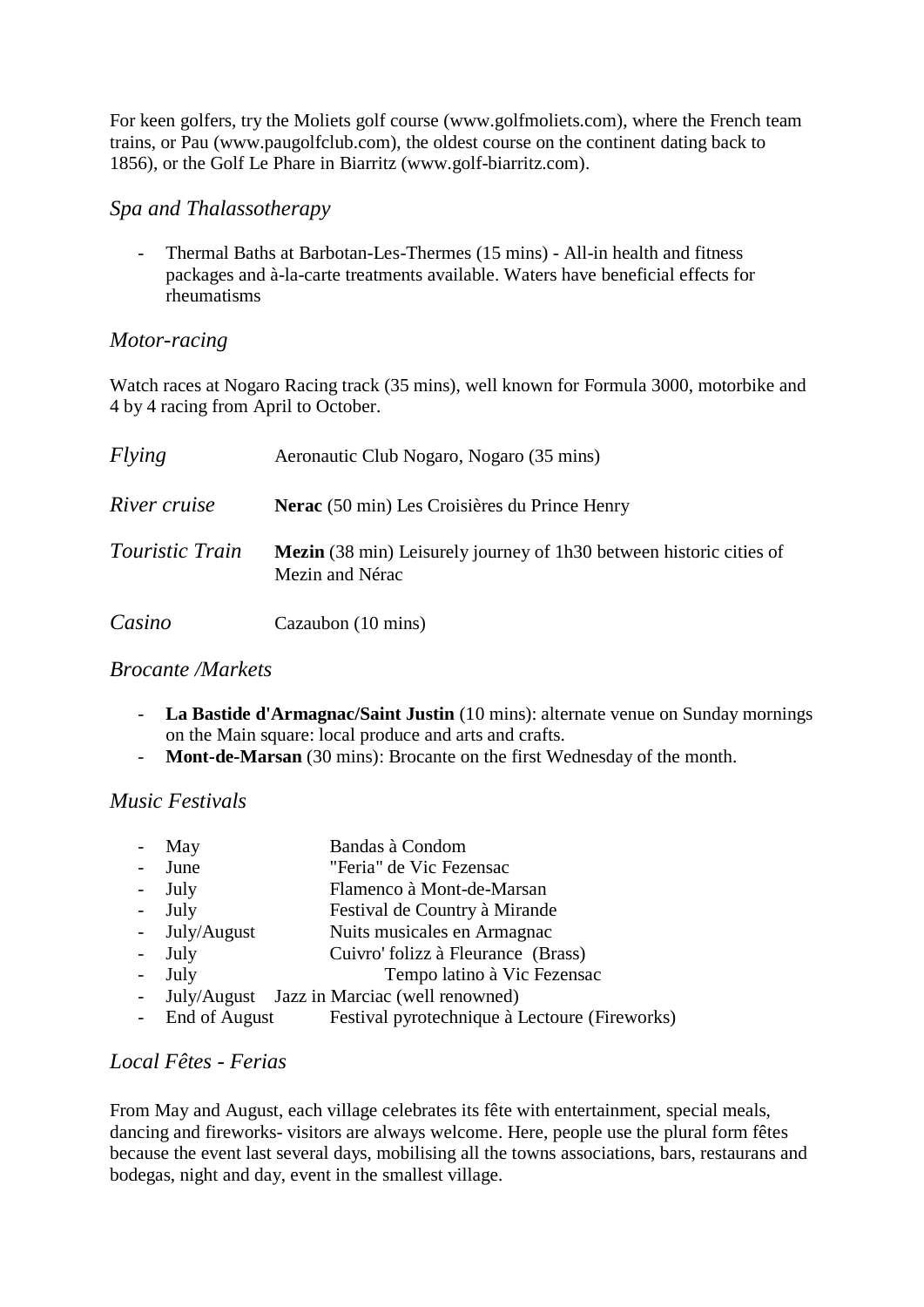The biggest event is in Mont de Marsan, Fêtes de la Madeleine, with corridas and courses landaises, float, fire-works in July. Or try the basque version, in Bayonne, also in July. Otherwise, find information on local village fêtes programs (Roquefort, Gabarret) on the board on the wall at the junction of the village. Entertainment ranges from cycle races to pétanque or quilles tournaments, theatre to discos, floats and fireworks to inter-villages. You'll see on the programs various speciality meals (escargots (snails), barbecued duck carcasses, sardinades (grilled sardines) among them). These convivial meals are not hautecuisine but the food is always plentiful, and delicious, all in a convivial atmosphere.

#### Glossary:

*Course landaise*: local corridas involving cows of the same breed as the corrida bulls, but no harm is done to the animals. It is a kind of joust in which men have to show bravery, skill and suppleness facing the charging cow, either by swerving by or jumping over it.

*Intervillage*: villagers of various ages compete in an arena in games, many including a cow, which makes it good fun to watch.

*Bandas*: traditional music bands (brass, woodwind and percussion instruments) playing typical fêtes tunes

*Bodegas*: make-shift street bars serving sangria and local food *Pétanque*: French for Boules

*Quilles*: Local skittles. Saint-Julien boasts the only indoors quille ground (quillier) in Aquitaine and the village club is proud to have 2 French champions amongst its members.

The Tourist Office in Gabarret sometimes organises afternoons with local players for tourists to discover the game.